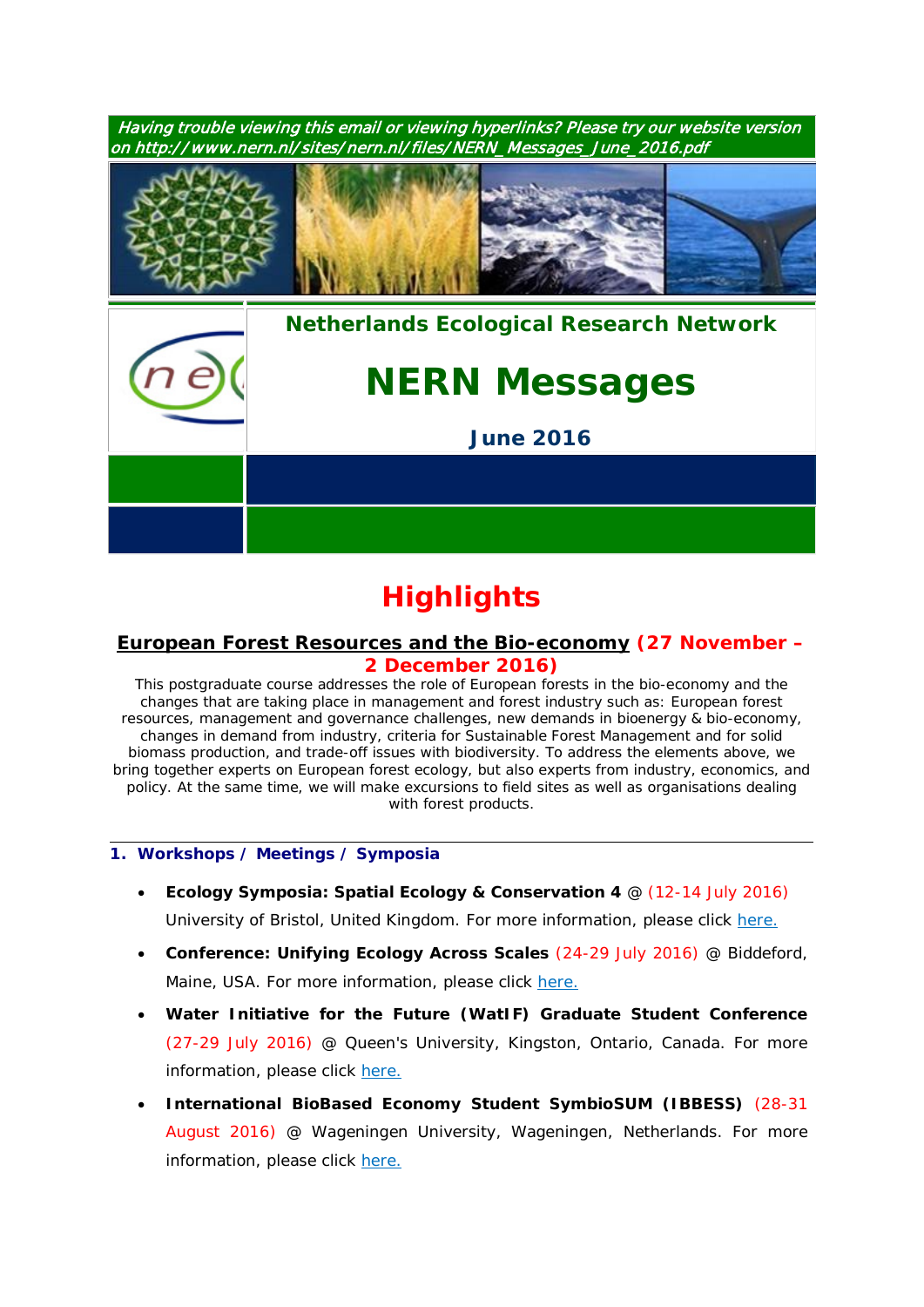- **5th International EcoSummit Congress on Ecological Sustainability** (29 August–1 September 2016) @ Montpellier, France. For more information, please click [here.](http://www.ecosummit2016.org/)
- **ECSA 56 Coastal systems in transition: From a 'natural' to an 'anthropogenically-modified' state** (4-7 September 2016) @ Maritim Hotel & Congres Centrum Bremen, Bremen, Germany. For more information, please click [here.](http://www.ecsa-news.org/)
- **European Ecosystem Services Conference** (19-23 September 2016) @ Antwerp, Belgium. For more information, please click [here.](http://www.esconference2016.eu/)
- **10th INTECOL International Wetlands Conference** (19-24 September 2016) @ Changshu, China. For more information, please click [here.](http://www.intecol-10iwc.com/EN/Index.aspx)
- **4th National eScience Symposium** (13 October 2016) @ Amsterdam Arena, Amsterdam, the Netherlands. For more information, please click [here.](http://www.esconference2016.eu/)
- **Sfécologie2016, the 2016 International Conference of the French Ecological Society** (24-28 October 2016) @ Marseille, French. For more information, please click [here.](http://sfecologie2016.sciencesconf.org/)
- **International Conference Functional-Structural Plant Modeling** (7-11 November 2016) @ Qingdao Holiday Inn Expo, Qingdao, China. For more information, please click [here.](http://www.fspma2016.net/dct/page/1)
- **Forests & Livelihoods: Assessment, Research, and Engagement (FLARE) Meeting** (2-5 December 2016) @ University of Edinburgh, United Kingdom. For more information, please click [here.](http://www.forestlivelihoods.org/flare-meeting-2016)
- **Zoology 2016-congres** (15-17 December 2016) @ University of Antwerp, Belgium. For more information, please click [here.](http://www.zoology2016.be/)

#### **2. Courses**

- **Summer Institute in Food Safety and Security** (3-22 July 2016). For more information, please click [here.](https://www.pe-rc.nl/sites/default/files/SummerMannaA4_2016.pdf)
- **Sustainable food production** (4-8 July 2016). For more information, please click [here.](http://www.utrechtsummerschool.nl/courses/science/future-food-utrecht-sustainable-food-production)
- **The FSD Course 2016: Analysis and Design of Sustainable Agricultural Systems: Concepts, Methods and Applications to Mediterranean and Tropical systems** (12-16 July 2016). For more information, please click [here.](http://www.nern.nl/sites/nern.nl/files/FSDCourse_2016_Flyer_V2.pdf)
- **Climate-Smart Agriculture: from fundamentals to application** (21-26 August 2016). For more information, please click [here.](https://www.pe-rc.nl/Climate-Smart-Agriculture)
- **Soil-Landscape Modelling** (3-7 October 2016). For more information, please click [here.](https://www.pe-rc.nl/soil-landscape-modelling)